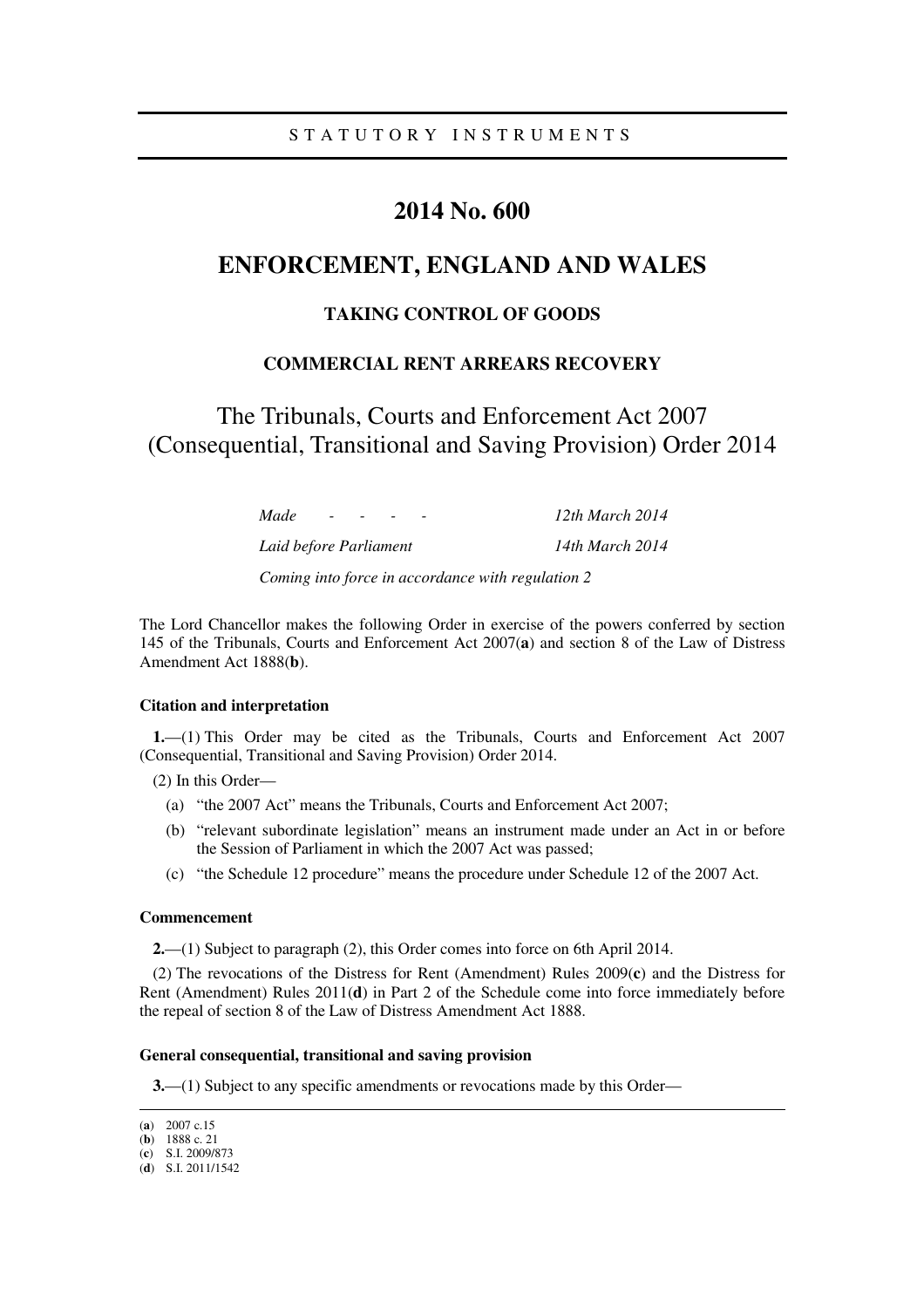- (a) any reference (however expressed) in relevant subordinate legislation that is or is deemed to be to the use of a power to distrain or to levy distress is to be read, so far as necessary for continuing its effect, as a reference to the use of a power to use the Schedule 12 procedure;
- (b) any reference (however expressed) in relevant subordinate legislation to—
	- (i) a writ of fieri facias (other than a writ of fieri facias de bonis ecclesiasticis);
	- (ii) a warrant of execution; or
	- (iii) a warrant of distress (other than one which confers a power exercisable only against specific goods),

is to be read, so far as necessary for continuing its effect, as a reference to a writ or warrant of control;

- (c) any form of writ or warrant which describes the writ or warrant as—
	- (i) a writ of fieri facias (other than a writ of fieri facias de bonis ecclesiasticis);
	- (ii) a warrant of execution; or
	- (iii) a warrant of distress (other than one which confers a power exercisable only against specific goods),

is to be read, so far as necessary for its validity, as describing the writ or warrant as a writ or warrant of control; and

- (d) any reference (however expressed) in any form or notice (whether or not prescribed by virtue of any enactment) or other document—
	- (i) to a bailiff, is to be read as a reference to an enforcement agent; or
	- (ii) to the use of a power to distrain or to levy distress, is to be read as a reference to the use of a power to use the Schedule 12 procedure,

so far as necessary for the validity of the form, notice or other document or any action pursuant to it.

(2) Where, by virtue of section 66 of the 2007 Act, Part 3 of the 2007 Act does not affect the continuing exercise of a power in relation to goods, the amendments and revocations made by this Order do not apply for the purposes of the continuing exercise of that power in relation to those goods.

## **Transitional provision where certain pre-commencement enforcement action taken**

**4.**—(1) Paragraph (2) applies where, before 6th April 2014—

- (a) a writ of fieri facias has been issued;
- (b) a High Court Enforcement Officer has made at least one journey to seize goods pursuant to the writ; and
- (c) no goods have been seized and no walking possession agreement has been entered into, but the debtor—
	- (i) has entered into an agreement to pay the amount for which the writ was issued; and
	- (ii) has been making payments in accordance with the agreement through the duration of the writ.

(2) Where this paragraph applies, the action taken is to be regarded as constituting the compliance stage and the first enforcement stage within the meaning of regulation 6 of the Taking Control of Goods (Fees) Regulations 2014(**a**), but the fees for the compliance stage and the first enforcement stage will not be payable and instead, there may be recovered, as appropriate—

<sup>(</sup>**a**) S.I. 2014/1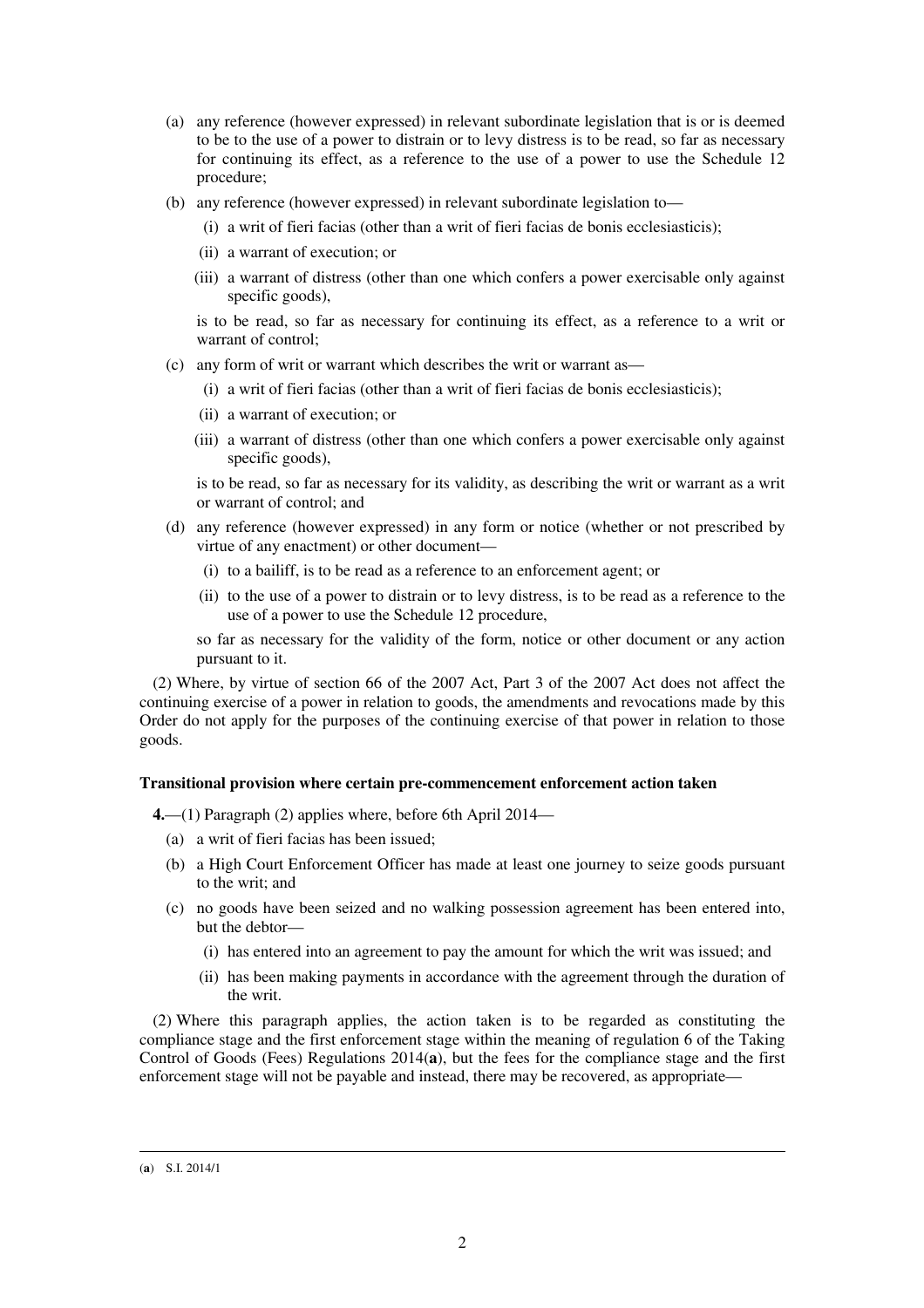- (a) the mileage fee (fee 2 in Part A of Schedule 3 to the High Court Enforcement Officers Regulations 2004(**a**)) in relation to the journey;
- (b) the percentage fee (fee 1 in Part A of Schedule 3 to the High Court Enforcement Officers Regulations 2004) in relation to any amounts paid under the agreement; and
- (c) if the agreement provided for the payment of such a fee, a miscellaneous fee (fee 12 in Part C of Schedule 3 to the High Court Enforcement Officers Regulations 2004).
- (3) Paragraph (4) applies where, before 6th April 2014—
	- (a) a liability order has been made or (as the case may be) the authority has issued a warrant for the enforcement of a specified debt, under—
		- (i) the Non-Domestic Rating (Collection and Enforcement) (Local Lists) Regulations 1989(**b**);
		- (ii) the Council Tax (Administration and Enforcement) Regulations 1992(**c**);
		- (iii) the Child Support (Collection and Enforcement) Regulations 1992(**d**); or
		- (iv) the Enforcement of Road Traffic Debts Order 1993(**e**);
	- (b) a visit has (or visits have) been made to premises, or premises have been attended, to levy distress or with a view to levying distress; but
	- (c) no goods have been seized and possession (whether close or walking possession) has not been taken of any goods.

(4) Where this paragraph applies, the action taken is to be regarded as constituting the compliance stage within the meaning of regulation 5 of the Taking Control of Goods (Fees) Regulations 2014, but the fee for the compliance stage will not be payable and instead, there may be recovered, as appropriate—

- (a) the fees for the matters under heads A(i) and A(ii) in paragraph 1 of Schedule 3 to the Non-Domestic Rating (Collection and Enforcement) (Local Lists) Regulations 1989 in relation to the visit or visits;
- (b) the fees for the matters under heads  $A(i)$  and  $A(ii)$  in paragraph 1 of Schedule 3 to the Council Tax (Administration and Enforcement) Regulations 1992 in relation to the visit or visits;
- (c) the fees for the matters under heads A and BB in paragraph 1 of Schedule 2 to the Child Support (Collection and Enforcement) Regulations 1992 in relation to the visit or visits and any associated letter; or
- (d) the fees for the matters under heads 1 and 3 in Schedule 1 to the Enforcement of Road Traffic Debts (Certificated Bailiffs) Regulations 1993(**f**) in relation to the visit or visits and any associated letter.

(5) Paragraph (6) applies where, before 6th April 2014, a bailiff has attended premises to levy distress for rent but the levy has not been made, and possession has not been taken of any goods.

(6) Where this paragraph applies, the action taken is to be regarded as constituting the compliance stage within the meaning of regulation 5 of the Taking Control of Goods (Fees) Regulations 2014, but the fee for the compliance stage will not be payable and instead the fee in paragraph 2 of Appendix 1 to the Distress for Rent Rules 1988(**g**) may be recovered.

(7) Paragraph (8) applies where, before 6th April 2014—

<sup>(</sup>**a**) S.I. 2004/400; amended by S.I. 2004/673

<sup>(</sup>**b**) S.I. 1989/1058; relevant amendments were made by S.I. 1998/3089, regulations 4 and 6 and Schedule 2, by S.I. 2003/2210, regulation 4 (for England), and by S.I. 2004/1013, regulation 3 (for Wales).

<sup>(</sup>**c**) S.I. 1992/613; relevant amendments were made by S.I. 1993/773, regulations 5 and 8 and Schedule 5, by S.I. 1998/295, regulations 6 and 8, and by S.I. 2004/1013, regulation 3 (for Wales).

<sup>(</sup>**d**) S.I. 1992/1989

<sup>(</sup>**e**) S.I. 1993/2073; amended by S.I. 2001/1386

<sup>(</sup>**f**) S.I. 1993/2072

<sup>(</sup>**g**) S.I. 1988/2050. Paragraph 2 was amended by S.I. 2003/1858, rule 2(c).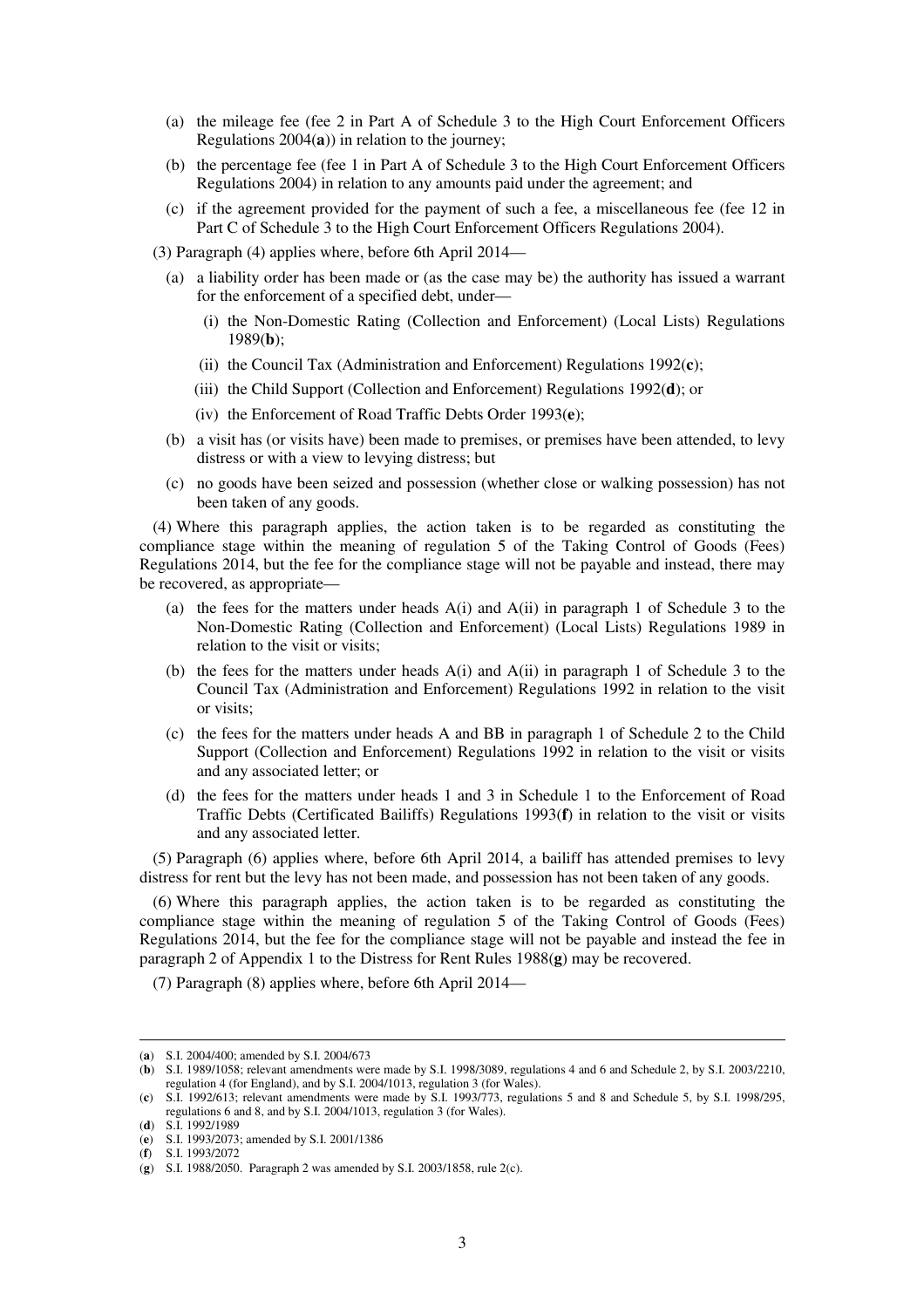- (a) a warrant of distress has been issued under section 76(1) of the Magistrates' Courts Act 1980(**a**); and
- (b) a bailiff has—
	- (i) issued to the debtor a letter or notice requiring payment of the sum within a period specified in the letter or notice and giving notice of the intention to levy the sum if it is not paid within that period; or
	- (ii) has, or has in addition, attended premises to levy the sum, but the levy has not been made, and possession has not been taken of any goods.

(8) Where this paragraph applies, the action taken is to be regarded as constituting the compliance stage within the meaning of regulation 5 of the Taking Control of Goods (Fees) Regulations 2014, but the fee for the compliance stage will not be payable and instead there may be recovered the appropriate fee for the action taken provided for at the time the action was taken in any contractual or other binding arrangement in force between the creditor and the bailiff at that time.

(9) In this article, references to any fees in any subordinate legislation other than the Taking Control of Goods (Fees) Regulations 2014 are references to the fees in that subordinate legislation as it was in force immediately before 6th April 2014.

#### **Saving for regulations treated as if made under section 83 Traffic Management Act 2004**

**5.** The repeal, by paragraph 156 of Schedule 13 to the 2007 Act, of section 83 of the Traffic Management Act 2004(**b**) does not have the effect of revoking any subordinate legislation having effect by virtue of subsection (4) of section 83 as if made under that section.

### **Saving for certificates under section 7 of the Law of Distress Amendment Act 1888**

**6.** The—

- (a) repeal, by paragraph 19 of Schedule 14 to the 2007 Act, of section 7 of the Law of Distress Amendment Act 1888(**c**); and
- (b) revocation, by Part 2 of the Schedule to these Regulations, of the Distress for Rent Rules 1988(**d**),

do not have the effect of cancelling any certificate granted under section 7 of the Law of Distress Amendment Act 1888 which is in force at the time when the repeal and revocation come into force.

#### **Specific consequential amendments and revocations**

**7.** The rules, regulations and orders listed in the Schedule are amended or revoked as set out in the Schedule.

Signed by the authority of the Lord Chancellor

*Edward Faulks*  Minister of State 12th March 2014 Ministry of Justice

<sup>(</sup>**a**) 1980 c. 43. Section 76(1) was amended by the Criminal Justice Act 1982 (c.48), section 78, Schedule 16. Amendments not relevant to this provision are made by the Tribunals, Courts and Enforcement Act 2007.

<sup>(</sup>**b**) 2004 c. 18; S.I. 1993/2073 and S.I. 2001/1386 were made under section 78 of the Road Traffic Act 1991 (c. 40) and have effect by virtue of section 83(4) as if made under section 83.

<sup>(</sup>**c**) 1988 c.21

<sup>(</sup>**d**) S.I. 1988/2050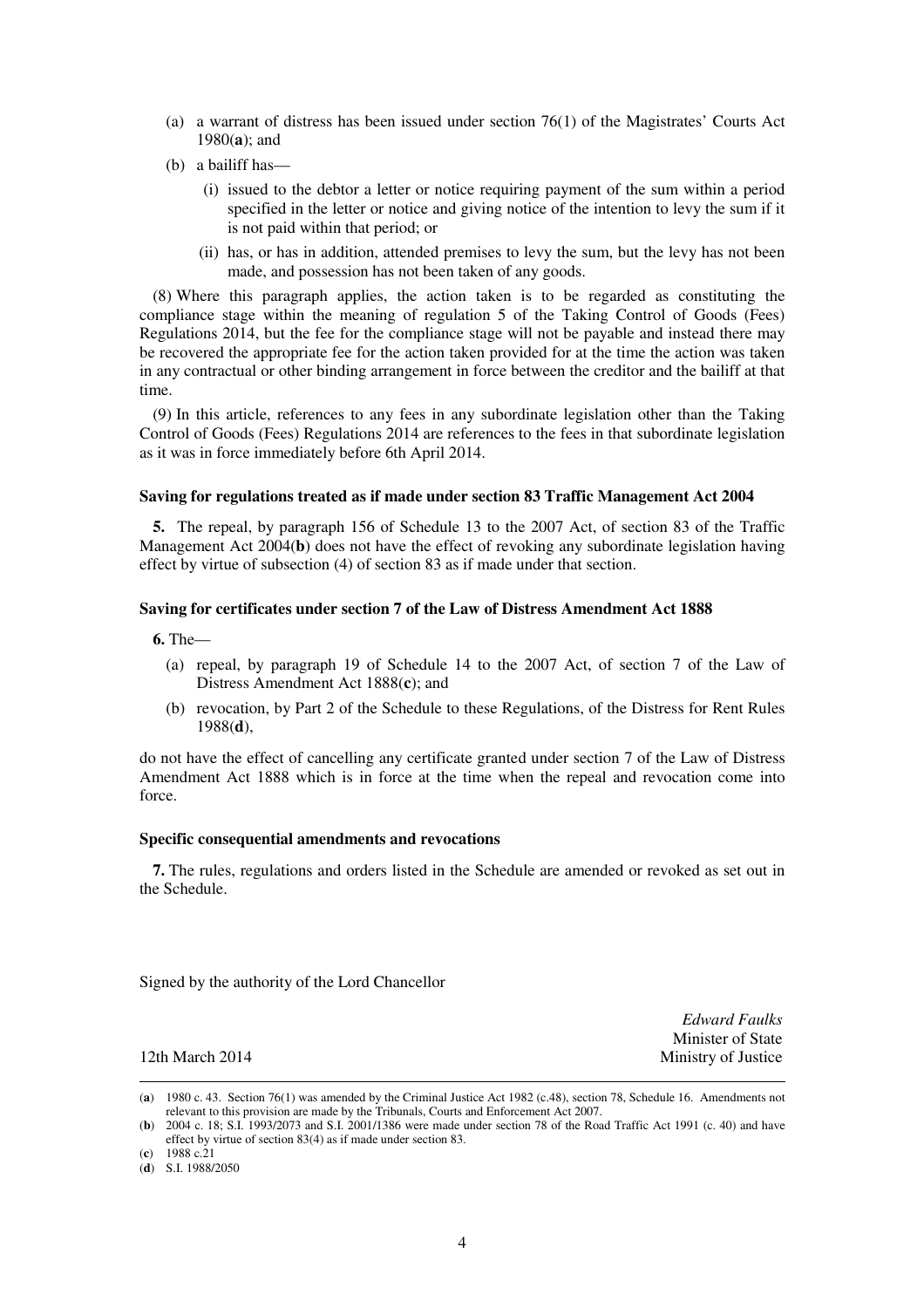# SCHEDULE Article 7

## Consequential amendments and revocations

# PART 1: Amendments

#### **Amendment of Magistrates' Courts Rules**

**1.** The Magistrates' Courts Rules 1981(**a**) are amended as follows—

(a) In rule 2 (Interpretation), in paragraph (1), after the definition of "judgment summons" insert—

""the Schedule 12 procedure" means the procedure in Schedule 12 to the Tribunals, Courts and Enforcement Act 2007 (taking control of goods and selling them to recover a sum of money)."

- (b) in rule 46 (Notice to defendant of fine or forfeited recognisance), in paragraph (1), for "distress" substitute "control";
- (c) in rule 53 (Notice to defendant before enforcing order), in paragraph (1), for "distress" substitute "control";
- (d) in rule 54 (Execution of distress warrant)—
	- (i) in paragraph  $(1)$ 
		- (aa) for "warrant of distress" substitute "warrant of control";
		- (bb) in sub-paragraph (a), for "person against whom the distress is to be levied" substitute "debtor"; and
		- (cc) in sub-paragraph (b), for "levy the said sum by distress and sale of the goods belonging to the said person" substitute "recover the said sum from the debtor by way of the Schedule 12 procedure";
	- (ii) in paragraph (2), for "person against whom the distress is to be levied" substitute "debtor";
	- (iii) in paragraph (3), for "sum to be levied" substitute "debt";
	- (iv) in paragraph (3B)—
		- (aa) for "warrant of distress" substitute "warrant of control";
		- (bb) in sub-paragraph (a), for "person against whom the distress is to be levied" in both places where those words occur substitute "debtor";
		- (cc) in sub-paragraph (b), for "sum for which distress is levied and the reason for the distress" substitute "debt and the reason for the use of the Schedule 12 procedure"; and
		- (dd) in sub-paragraph (c), for "person against whom the distress is to be levied" substitute "debtor"; and
	- (v) omit paragraphs  $(4)$  to  $(11)$ ;

<u>.</u>

(e) in rule 55 (Payment after imprisonment imposed), in paragraph (1)(a) and (c), for "distress" substitute "control";

<sup>(</sup>**a**) S.I. 1981/552, as amended by S.I. 1990/1190 r.3(2), S.I. 1999/2765 r.2, S.I. 2001/167 r.3, S.I. 2001/610 rr.2,3,7, S.I. 2003/1236 rr.9, 29 and S.I. 2005/617, art. 2, Schedule paragraph 85.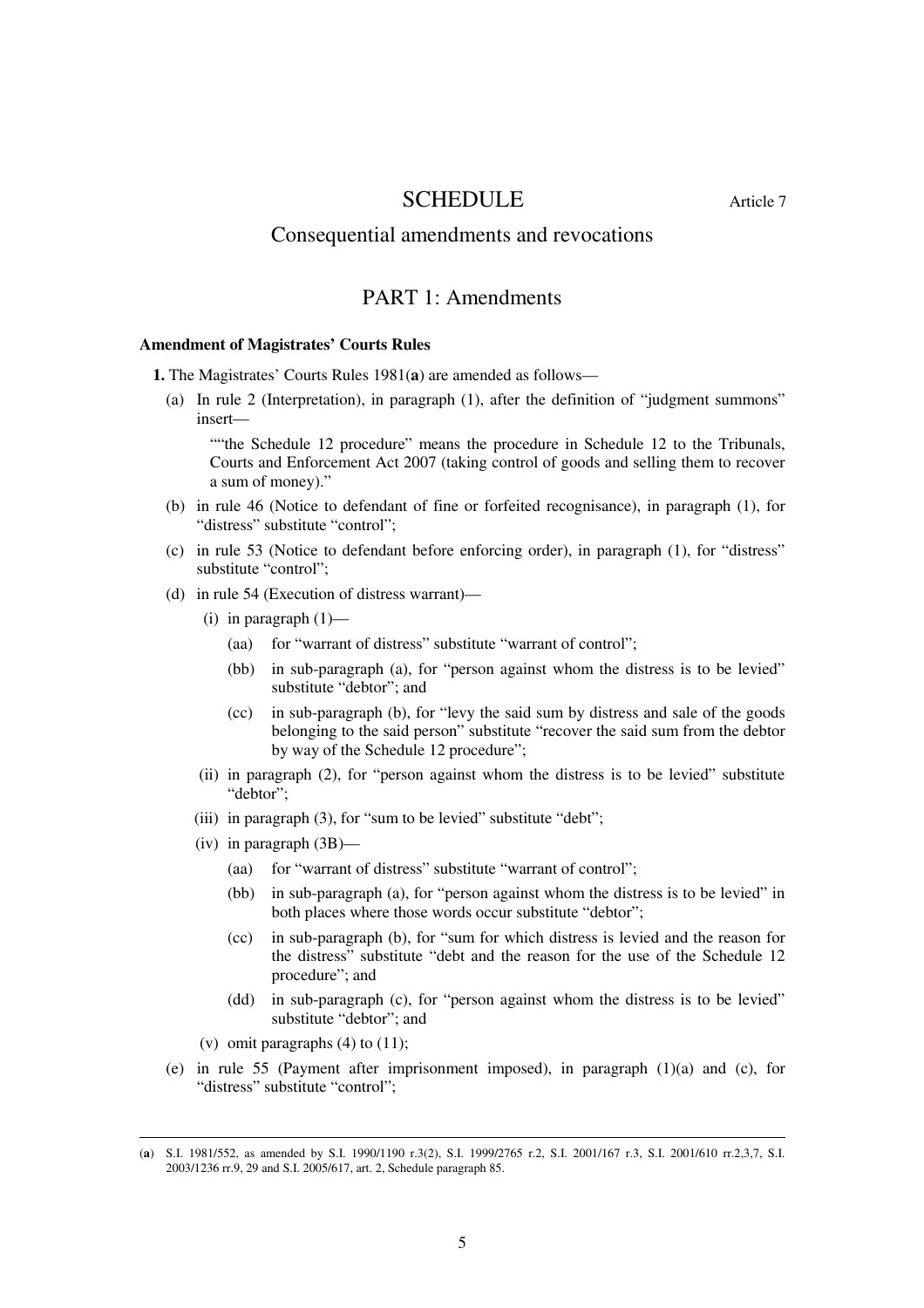- (f) in rule 65 (Particulars of fine enforcement to be entered in register), in paragraph  $(2)(e)$ , for "distress" substitute "use of the Schedule 12 procedure"; and
- (g) in rule 105 (Signature of forms prescribed by rules made under the Act of 1980), in paragraph (2), for "distress" substitute "control".

#### **Amendment of Non-Domestic Rating (Collection and Enforcement) Regulations**

**2.**—(1) The Non-Domestic Rating (Collection and Enforcement) (Local Lists) Regulations 1989(**a**) are amended as follows—

- (a) in regulation 10 (Interpretation and application of Part III), in paragraph  $(1)$ 
	- (i) at the end of the definition of "debtor", omit "and";
	- (ii) at the end of the definition of "liability order", for "." substitute "; and"; and
	- (iii) after the definition of "liability order" insert—

""Schedule 12" means Schedule 12 to the Tribunals, Courts and Enforcement Act 2007, "the Schedule 12 procedure" means the procedure in that Schedule (taking control of goods and selling them to recover a sum of money), and "enforcement agent" has the meaning given in that Schedule.";

(b) for regulation 14 (Distress) substitute—

#### **"Enforcement by taking control of goods**

**14.** Where a liability order has been made, payment may be enforced by using the Schedule 12 procedure.";

- (c) omit regulation 15 (Appeals in connection with distress);
- (d) in regulation 16 (Commitment to prison)—
	- (i) in paragraph  $(1)$ 
		- (aa) for "levy an amount by distress under" substitute "enforce payment by use of the Schedule 12 procedure pursuant to";
		- (bb) for "person making the distress" substitute "enforcement agent"; and
		- (cc) for "on which to levy the amount" substitute "to enforce payment";
	- (ii) in paragraph  $(4)(a)$ , for "the appropriate amount mentioned in regulation 14(2), or (as the case may be) so much of it as remains outstanding" substitute "the amount outstanding (within the meaning of Schedule 12)";
	- (iii) in paragraph  $(6A)(a)$ , for "the appropriate amount mentioned in regulation  $14(2)$  (or so much of it as remains outstanding)" substitute "the amount outstanding (within the meaning of Schedule 12)"; and
	- (iv) in paragraph (8), for "for want of sufficient distress" substitute "for insufficient recovery by way of the Schedule 12 procedure";
- (e) in regulation 19 (Relationship between remedies under a liability order), for "distress" in the four places where it occurs, substitute "the Schedule 12 procedure";
- (f) in regulation 21 (Magistrates' courts), in paragraph (4), omit "regulation 15 (appeals in connection with distress)";
- (g) in regulation 24, in paragraph (5)(b), for the words after "connected with" substitute "the use of the Schedule 12 procedure which may be recovered pursuant to regulations under paragraph 62 of Schedule 12." and
- (h) omit Schedule 3 (Charges connected with distress).

<sup>(</sup>**a**) S.I. 1989/1058; relevant amendments were made by S.I. 1998/3089, regulations 4 and 6 and Schedule 2, by S.I. 2003/2210, regulation 4 (for England), and by S.I. 2004/1013, regulation 3 (for Wales).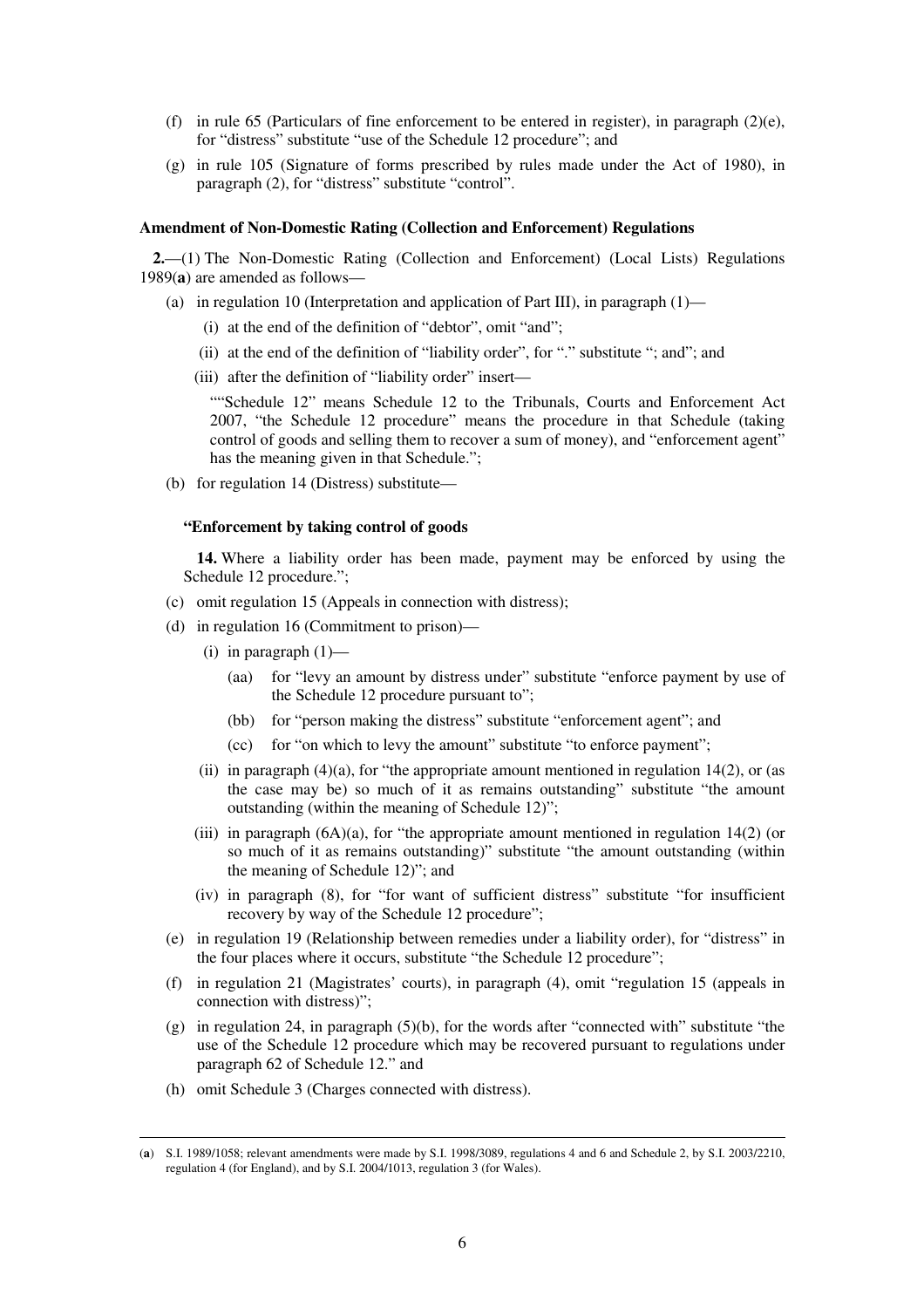(2) The Non-Domestic Rating (Collection and Enforcement) (Miscellaneous Provisions) Regulations 1990(**a**) are amended as follows—

- (a) In regulation 4 (Joint owners and occupiers: enforcement)—
	- (i) in paragraph (6), for "distress may be made" substitute "the Schedule 12 procedure may be used";
	- (ii) in paragraphs (7) and (8), for "distress has been made" substitute "the Schedule 12 procedure has been used"; and
	- (iii) in paragraph (9), and in the two places in paragraph (10) where it occurs, for "distress" substitute "the Schedule 12 procedure";
	- (iv) in paragraph  $(11)$ 
		- (aa) for "making distress" substitute "using the Schedule 12 procedure";
		- (bb) for "distress being levied against" substitute "control being taken of";
		- (cc) for "under Schedule 3 to these Regulations from such a distress" substitute "under the Taking Control of Goods (Fees) Regulations 2014(**b**) from the use of the Schedule 12 procedure"; and
		- (dd) for "levy was intended to be made" substitute "Schedule 12 procedure was intended to be used"; and

(v) for paragraph (12) substitute—

"(12) Where—

- (a) a liability order has been made against more than one person in respect of an amount; and
- (b) a charge has arisen against one of them for the enforcement stage within the meaning of regulation 5 of the Taking Control of Goods (Fees) Regulations 2014 in respect of that amount,

no further charge for the enforcement stage or compliance stage (within the meaning of regulation 5 of the Taking Control of Goods (Fees) Regulations 2014) in consequence of any further use or attempted use of the Schedule 12 procedure in respect of that amount may be recovered from any of them; and a charge for the compliance stage shall be treated for those purposes as a charge with respect to the others as well as that one."

- (b) in regulation 5 (Enforcement in relation to partnerships), in paragraph (4)—
	- (i) for "distress being levied" substitute "the Schedule 12 procedure being used"; and
	- (ii) for "under Schedule 3 to those Regulations from such a distress" substitute "under the Taking Control of Goods (Fees) Regulations 2014 from the use of the Schedule 12 procedure".

#### **Amendment of Council Tax (Administration and Enforcement) Regulations**

**3.** The Council Tax (Administration and Enforcement) Regulations 1992(**c**) are amended as follows—

- (a) in regulation 32 (Interpretation and application of Part VI), in paragraph  $(1)$ 
	- (i) at the end of the definition of "liability order", omit "and";
	- (ii) at the end of the definition of "net earnings", for "." substitute "; and"; and
	- (iii) after the definition of "net earnings" insert—

<sup>&</sup>lt;u>.</u> (**a**) S.I. 1990/145

<sup>(</sup>**b**) S.I. 2014/1

<sup>(</sup>**c**) S.I. 1992/613; relevant amendments were made by S.I. 1993/773, regulations 5 and 8 and Schedule 5, by S.I. 1998/295, regulations 6 and 8, and by S.I. 2004/1013, regulation 3 (for Wales).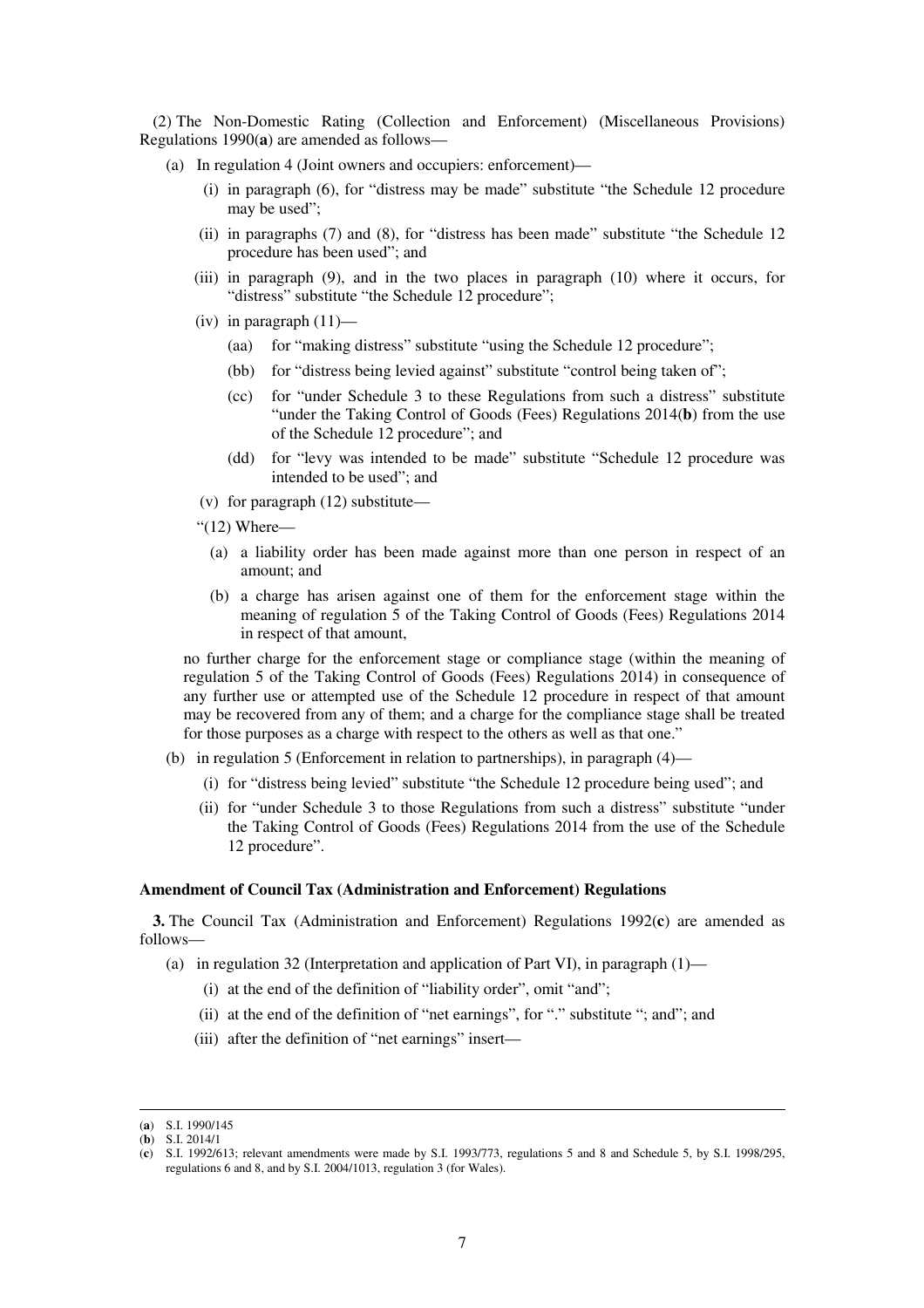""Schedule 12" means Schedule 12 to the Tribunals, Courts and Enforcement Act 2007, and "the Schedule 12 procedure" means the procedure in that Schedule (taking control of goods and selling them to recover a sum of money).";

- (b) in regulation 37 (Making of attachment of earnings order), in paragraph  $(1A)$ 
	- (i) at the end of sub-paragraph (a), for "; and" substitute "."; and
	- (ii) omit sub-paragraph (b);
- (c) for regulation 45 (Distress) substitute—

#### **"Enforcement by taking control of goods**

**45.** Where a liability order has been made, payment may be enforced by using the Schedule 12 procedure.";

- (d) omit regulations 45A (Information preliminary to distress) and 46 (Appeals in connection with distress);
- (e) in regulation 47 (Commitment to prison)—
	- (i) in paragraph  $(1)$ 
		- (aa) for "levy an amount by distress under" substitute "enforce payment by use of the Schedule 12 procedure pursuant to";
		- (bb) for "person making the distress" substitute "enforcement agent"; and
		- (cc) for "on which to levy the amount" substitute "to enforce payment";
	- (ii) in paragraph  $(4)(a)$ , for "the appropriate amount mentioned in regulation  $45(2)$ , or (as the case may be) so much of it as remains outstanding" substitute "the amount outstanding (within the meaning of Schedule 12)"; and
	- (iii) in paragraph  $(6A)(a)$ , for "the appropriate amount mentioned in regulation  $45(2)$  (or so much of it as remains outstanding)" substitute "the amount outstanding (within the meaning of Schedule 12)";
- (f) in regulation 52 (Relationship between remedies), for "distress" in the four places where it occurs, substitute "the Schedule 12 procedure";
- (g) in regulation 53 (Magistrates' courts), in paragraph (4), omit "regulation 46 (appeals in connection with distress)";
- (h) in regulation 54 (Joint and several liability: enforcement)—
	- (i) in paragraph (5)(b), for "a distress may be made" substitute "the Schedule 12 procedure may be used";
	- (ii) in paragraph (7), for "a distress has been made" substitute "the Schedule 12 procedure has been used"; and
	- (iii) in paragraph (9), for "distress" substitute "the Schedule 12 procedure";
	- (iv) in paragraph  $(10)$ 
		- (aa) for "making distress" substitute "using the Schedule 12 procedure";
		- (bb) for "distress may be levied against" substitute "control may be taken of";
		- (cc) for "under Schedule 5 from such a distress" substitute "under the Taking Control of Goods (Fees) Regulations 2014(**a**) from the use of the Schedule 12 procedure"; and
		- (dd) for "levy was intended to be made" substitute "Schedule 12 procedure was intended to be used";
	- (v) for sub-paragraph (11) substitute—
	- " $(11)$  Where—

<sup>(</sup>**a**) S.I. 2014/1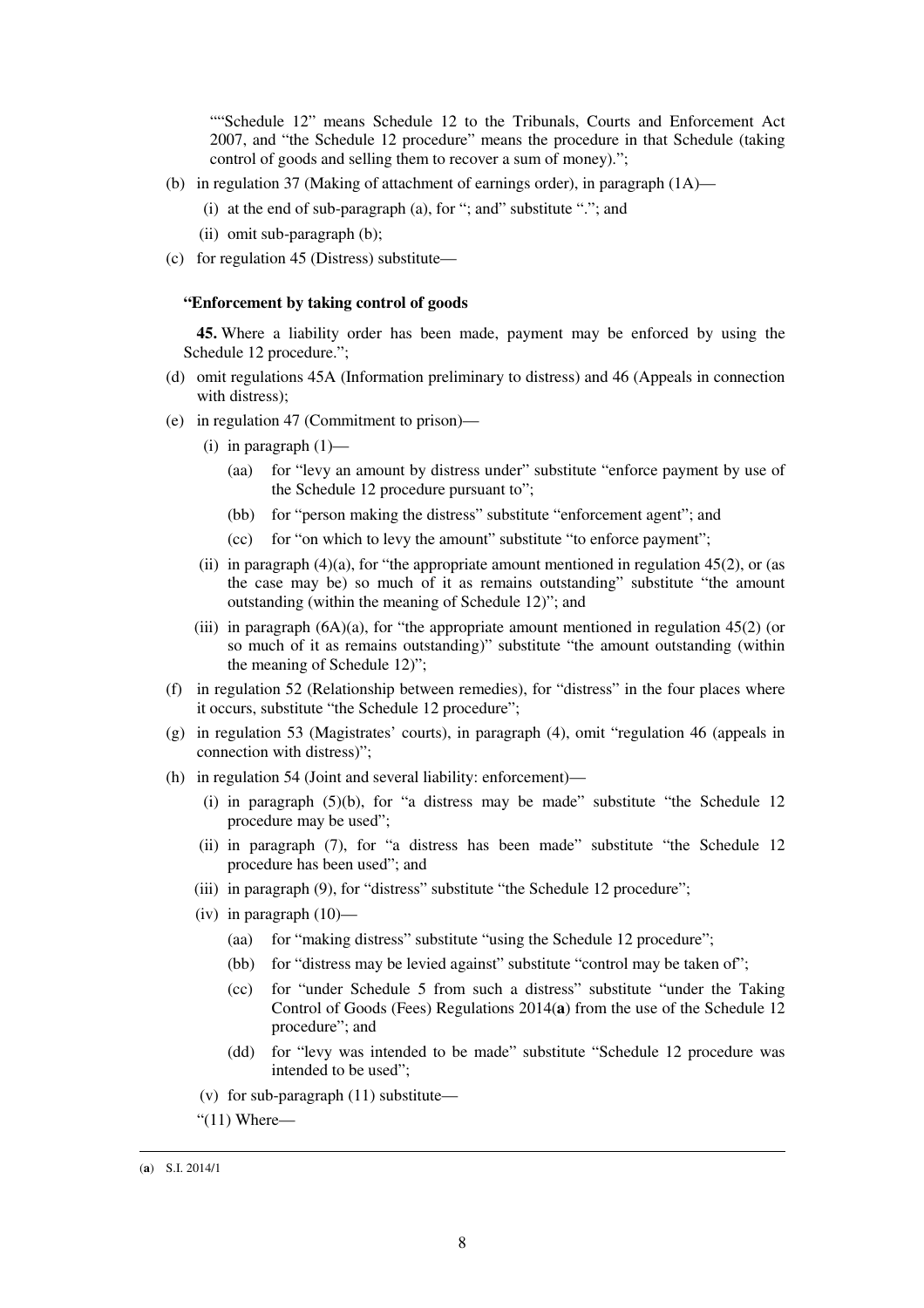- (a) a liability order has been made against more than one person in respect of an amount; and
- (b) a charge has arisen against one of them for the enforcement stage within the meaning of regulation 5 of the Taking Control of Goods (Fees) Regulations 2014 in respect of that amount,

no further charge for the enforcement stage or compliance stage (within the meaning of regulation 5 of the Taking Control of Goods (Fees) Regulations 2014) in consequence of any further use or attempted use of the Schedule 12 procedure in respect of that amount may be recovered from any of them; and a charge for the compliance stage shall be treated for those purposes as a charge with respect to the others as well as that one.";

- (i) in regulation 58 (Outstanding liabilities on death), in paragraph (5)(b), for the words after "charges" substitute "which may be recovered pursuant to the Taking Control of Goods (Fees) Regulations 2014"; and
- (j) omit Schedule 5 (Charges connected with distress).

## **Amendment of Child Support (Collection and Enforcement) Regulations**

**4.** The Child Support (Collection and Enforcement) Regulations 1992(**a**) are amended as follows—

(a) for regulation 30 (Enforcement of liability orders by distress) substitute—

### "**Enforcement of liability orders by taking control of goods**

**30.** The procedure under Schedule 12 of the Tribunals, Courts and Enforcement Act 2007 pursuant to section 35(1) of the Act may be used anywhere in England and Wales."; and

(b) omit regulations 31 (Appeals in connection with distress) and 32 (Charges connected with distress) and Schedule 2 (Charges connected with distress).

### **Amendment of Enforcement of Road Traffic Debts Order**

**5.** The Enforcement of Road Traffic Debts Order 1993(**b**) is amended as follows—

- (a) in article 1 (Citation, commencement and interpretation), in paragraph (2)—
	- (i) in the definition of "enforcement officer", for the words after "means" substitute "a person who is able under section 63 of the Tribunals, Courts and Enforcement Act 2007 to act as an enforcement agent";
	- (ii) omit the definition of "execution fees"; and
	- (iii) after the definition of "respondent" insert—

""the Schedule 12 procedure" means the procedure in Schedule 12 to the Tribunals, Courts and Enforcement Act 2007 (taking control of goods and selling them to recover a sum of money), and "the amount outstanding" has the meaning given in that Schedule;":

- (b) in article 2 (Specified debts), in paragraph (2), for "execution" substitute "control";
- (c) in article 3 (Requirements to be satisfied before taking enforcement proceedings)—
	- (i) in paragraph (1), for "execution" substitute "control";
	- (ii) in paragraph (3)—
		- (aa) in sub-paragraph (a), for "execution" substitute "the use of the Schedule 12 procedure";

<sup>(</sup>**a**) S.I. 1992/1989

<sup>(</sup>**b**) S.I. 1993/2073; amended by S.I. 2001/1386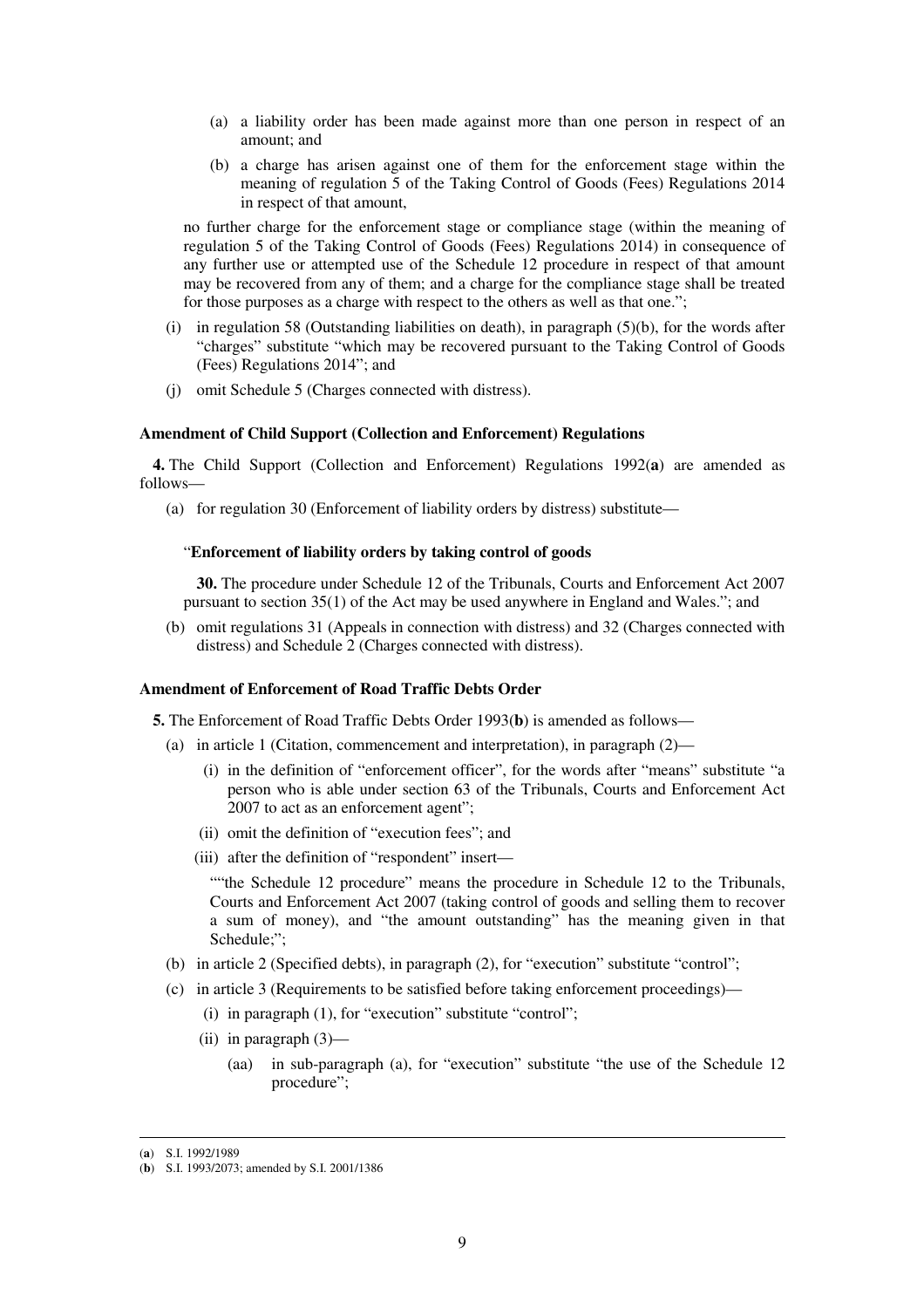- (bb) in sub-paragraph (b), for the words after "believe that" substitute "the use of the Schedule 12 procedure will fail to recover the amount outstanding";
- (iii) in paragraph (4), for "execution" substitute "the use of the Schedule 12 procedure"; and
- (iv) in paragraph  $(5)$ 
	- (aa) in the definition of "enforcement proceedings", for "execution against goods" substitute "the Schedule 12 procedure"; and
	- (bb) in the definition of "no relevant return to the warrant", for sub-paragraphs (i) and (ii) substitute—
		- "(i) it has not been possible to take control of goods because access has been denied to the premises occupied by the respondent or because the goods have been removed from those premises;
		- (ii) any goods of which control has been taken are insufficient to satisfy the amount outstanding; or";
- (d) in article 4 (Enforcement of specified debts)—
	- (i) in paragraph  $(1)$ , for "85 to 104 and 125" substitute "85 to 88 and 104"; and
	- (ii) in paragraph (2), omit "123," and ", 126";
- (e) in article 5—
	- (i) in paragraph (1), for "execution in the nature of a writ of fieri facias" substitute "control": and
	- (ii) in paragraph (2), for the words after "authority" substitute "to use the Schedule 12 procedure against the respondent's goods (wherever they may be found in England and Wales) to recover the amount outstanding";
- (f) in article 7—
	- (i) in paragraph (1), for the words after "warrant of" substitute "control issued by it the total amount to be recovered, exclusive of fees for its execution"; and
	- (ii) omit paragraph (2); and
	- (iii) omit articles 9 to 17.

### **Amendment of Local Authorities (Contracting Out of Billing, Collection and Enforcement Functions) Orders**

**6.**—(1) The Local Authorities (Contracting Out of Tax Billing, Collection and Enforcement Functions) Order 1996(**a**) is amended as follows—

(a) in article 1 (Title, commencement and interpretation), after paragraph (2) insert—

"(3) In this Order, "the Schedule 12 procedure" means the procedure in Schedule 12 to the Tribunals, Courts and Enforcement Act 2007 (taking control of goods and selling them to recover a sum of money), and "the amount outstanding" has the meaning given in that Schedule."

- (b) in article 25 (Distress)—
	- (i) for the heading substitute "Enforcement by taking control of goods";
	- (ii) for sub-paragraph (a), substitute—
		- "(a) of using the Schedule 12 procedure to enforce payment by the debtor of the amount outstanding;";
	- (iii) in sub-paragraph (b), for "levying distress" substitute "using the Schedule 12 procedure"; and

<sup>(</sup>**a**) S.I. 1996/1880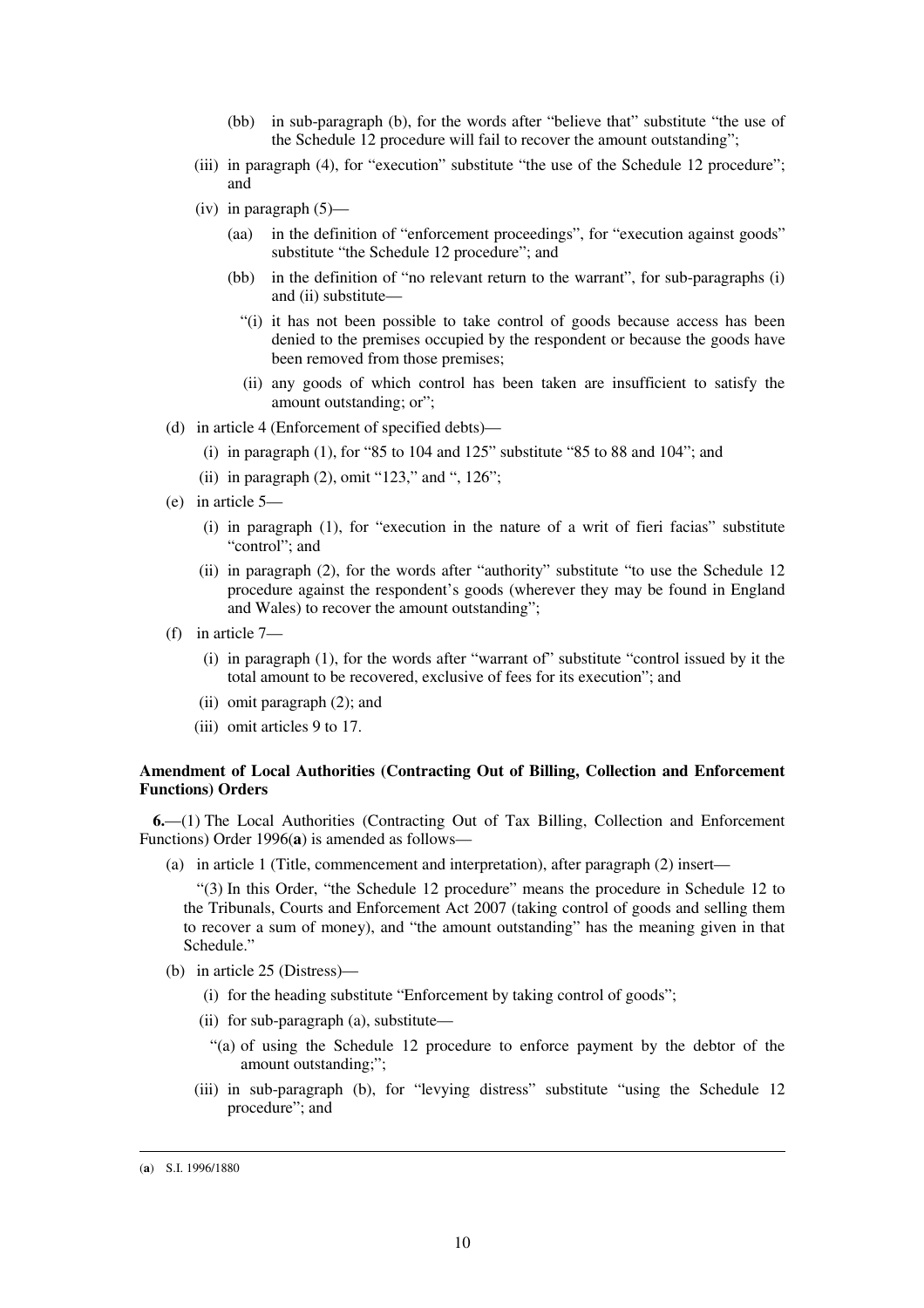- (iv) in sub-paragraph (c), for the words from "amount mentioned" to "pursuance of the distress," substitute "amount outstanding is paid or tendered before control is taken of any goods, or after control has been taken of goods";
- (c) in article 42 (Distress)—
	- (i) for the heading substitute "Enforcement by taking control of goods";
	- (ii) for sub-paragraph (a), substitute—
		- "(a) of using the Schedule 12 procedure to enforce payment by the debtor of the amount outstanding;";
	- (iii) in sub-paragraph (b), for "levying distress" substitute "using the Schedule 12 procedure"; and
	- (iv) in sub-paragraph (c), for the words from "amount mentioned" to "pursuance of the distress," substitute "amount outstanding is paid or tendered before control is taken of any goods, or after control has been taken of goods";
- (d) in article 58 (Distress)—
	- (i) for the heading substitute "Enforcement by taking control of goods";
	- (ii) for sub-paragraph (a), substitute—
		- "(a) of using the Schedule 12 procedure to enforce payment by the debtor of the amount outstanding;";
	- (iii) in sub-paragraph (b), for "levying distress" substitute "using the Schedule 12 procedure"; and
	- (iv) in sub-paragraph (c), for the words from "amount mentioned" to "pursuance of the distress," substitute "amount outstanding is paid or tendered before control is taken of any goods, or after control has been taken of goods"; and
- (e) in article 70 (Enforcement)—
	- (i) for "distress" where it first occurs, substitute "use of the Schedule 12 procedure";
	- (ii) in sub-paragraph (c), for "take steps to levy any amount by distress and sale of the goods of" substitute "use the Schedule 12 procedure against";
	- (iii) in sub-paragraph (d), for "levy distress" substitute "use the Schedule 12 procedure"; and
	- (iv) in sub-paragraph (e), for "which have already been seized" substitute "of which control has already been taken".

(2) The Local Authorities (Contracting Out of BID Levy Billing, Collection and Enforcement Functions) Order 2005(**a**) is amended as follows—

- (a) in article 1 (Title, commencement and interpretation)—
	- (i) after the definition of "hereditament", delete "and";
	- (ii) at the end of the definition of "liability order", for "." substitute "; and"; and
	- (iii) after the definition of "liability order", insert—

""the Schedule 12 procedure" means the procedure in Schedule 12 to the Tribunals, Courts and Enforcement Act 2007 (taking control of goods and selling them to recover a sum of money), and "the amount outstanding" has the meaning given in that Schedule;";

- (b) in article 9 (Distress)—
	- (i) for the heading substitute "Enforcement by taking control of goods";
	- (ii) for sub-paragraph (a), substitute—

<sup>(</sup>**a**) S.I. 2005/215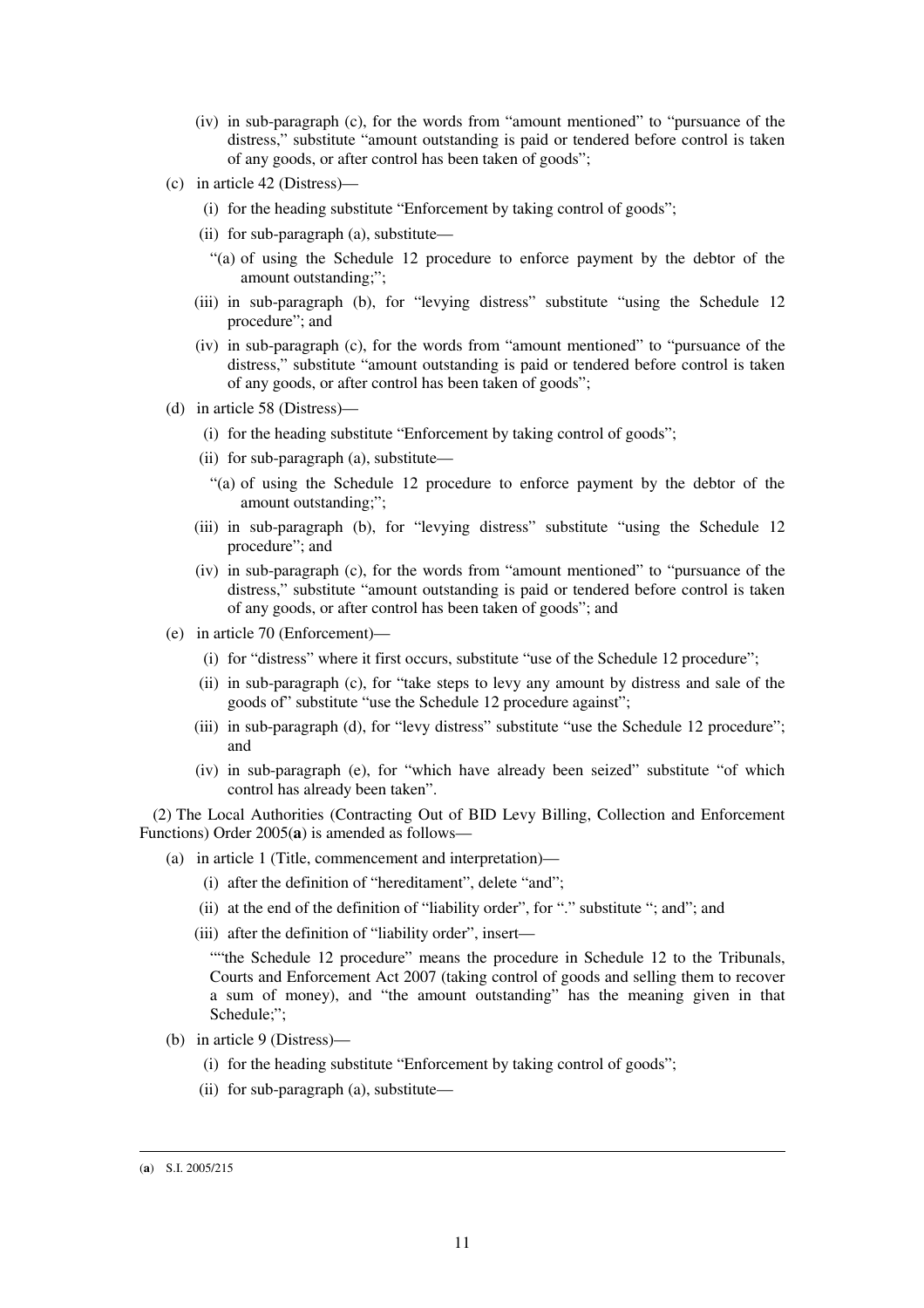- "(a) of using the Schedule 12 procedure to enforce payment by the debtor of the amount outstanding;";
- (iii) in sub-paragraph (b), for "levying distress" substitute "using the Schedule 12 procedure"; and
- (iv) in sub-paragraph (c), for the words from "amount mentioned" to "pursuance of the distress," substitute "amount outstanding is paid or tendered before control is taken of any goods, or after control has been taken of goods"; and
- (c) in article 17 (Enforcement)—
	- (i) for "distress" where it first occurs, substitute "use of the Schedule 12 procedure";
	- (ii) in sub-paragraph (c), for "take steps to levy any amount by distress and sale of the goods of" substitute "use the Schedule 12 procedure against"; and
	- (iii) in sub-paragraph (d), for "which have already been seized" substitute "of which control has already been taken".

#### **Amendment of Stamp Duty Land Tax (Administration) Regulations**

**7.** The Stamp Duty Land Tax (Administration) Regulations 2003(**a**) are amended as follows—

- (a) omit regulations 29 to 32; and
- (b) omit Schedule 3.

### **Amendment of High Court Enforcement Officers Regulations**

**8.** The High Court Enforcement Officers Regulations 2004(**b**) are amended as follows—

- (a) in regulation 13 (Fees)—
	- (i) omit paragraph (2); and
	- (ii) after paragraph (3) insert—

"(3A) Where an enforcement officer uses the Schedule 12 procedure and the proceeds, if any, are insufficient to enable the enforcement officer to recover the compliance fee, that fee (or the balance of it which remains outstanding) must be paid by the person on whose application the writ was issued.

(3B) In paragraph (3A), "Schedule 12 procedure" and "compliance fee" have the same meanings as in the Taking Control of Goods (Fees) Regulations 2014(**c**).";

- (b) omit regulation 15;
- (c) omit Part A of Schedule 3; and
- (d) omit Schedule 4.

#### **Amendment of Business Improvement Districts Regulations**

**9.**—(1) The Business Improvement Districts (England) Regulations 2004(**d**) are amended as follows.

(2) In Schedule 4—

(a) in paragraph 1, after sub-paragraph (9) insert—

"(10) In this Schedule, "the Schedule 12 procedure" means the procedure in Schedule 12 to the Tribunals, Courts and Enforcement Act 2007 (taking control of goods and selling them to recover a sum of money).";

(**c**) S.I. 2014/1

<sup>(</sup>**a**) S.I. 2003/2837

<sup>(</sup>**b**) S.I. 2004/400; amended by S.I. 2004/673

<sup>(</sup>**d**) S.I. 2004/2443; amended by S.I. 2013/2265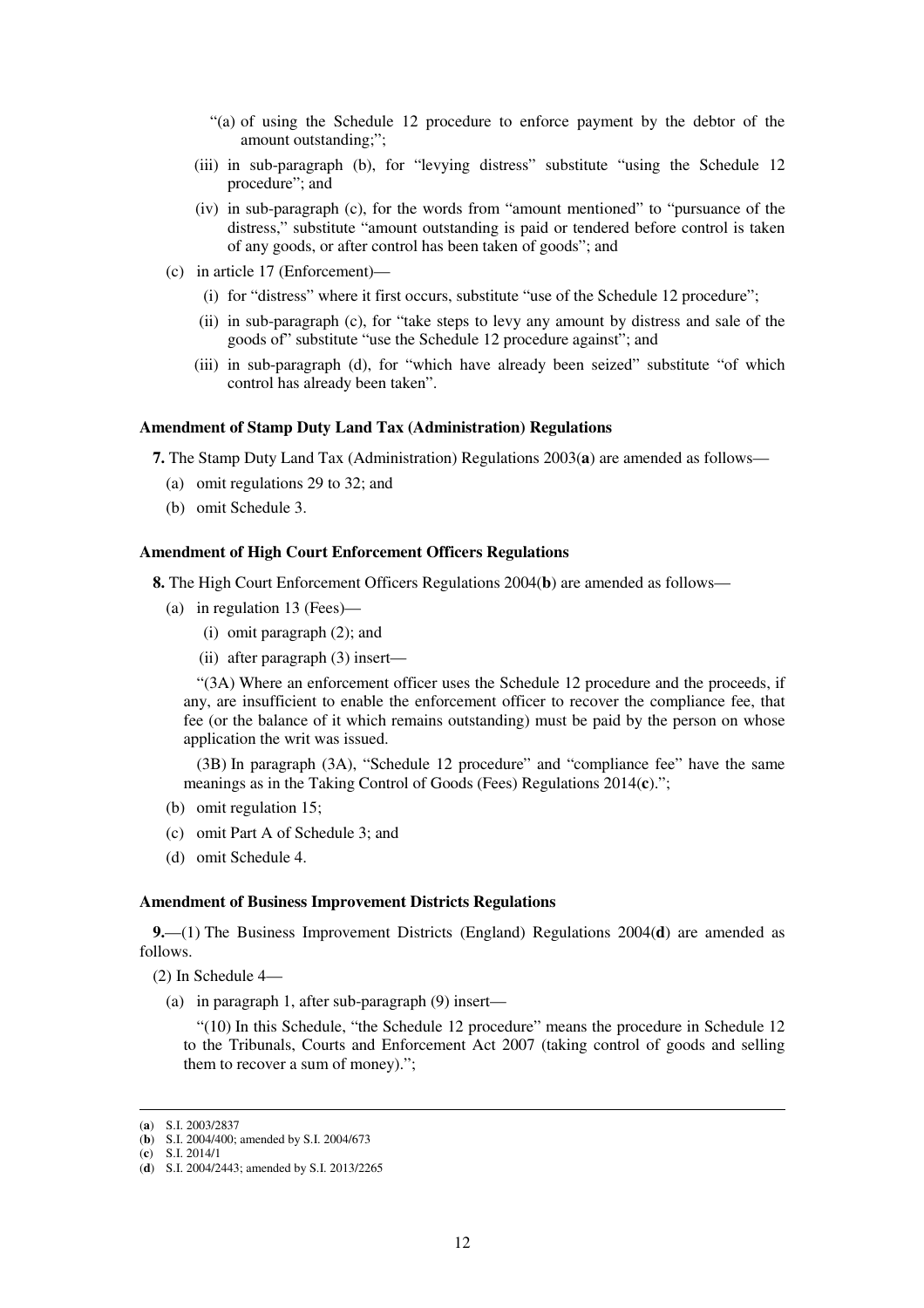- (b) in paragraph 9, in sub-paragraph (1), for "Schedules 3 and 4" substitute "Schedule 4";
- (c) in paragraph 10 (Outstanding liabilities on death), in sub-paragraph  $(5)(b)$ , for the words after "charges" substitute "which may be recovered pursuant to the Taking Control of Goods (Fees) Regulations 2014";
- (d) in paragraph 13 (Joint owners and occupiers: enforcement)—
	- (i) in sub-paragraph (5), for "distress may be made" substitute "the Schedule 12 procedure may be used";
	- (ii) in sub-paragraphs (6) and (7), for "distress has been made" substitute "the Schedule 12 procedure has been used";
	- (iii) in sub-paragraphs (8) and (9), for "distress" in each place where it occurs substitute "the Schedule 12 procedure";
	- (iv) in sub-paragraph (10)—
		- (aa) for "making distress" substitute "using the Schedule 12 procedure";
		- (bb) for "distress being levied against" substitute "control being taken of";
		- (cc) for "under Schedule 3 to the 1989 Regulations from such a distress" substitute "under the Taking Control of Goods (Fees) Regulations 2014 from the use of the Schedule 12 procedure"; and
		- (dd) for "levy was intended to be made" substitute "Schedule 12 procedure was intended to be used"; and
	- (v) for sub-paragraph (11) substitute—
	- " $(11)$  Where—
		- (a) a liability order has been made against more than one person in respect of an amount; and
		- (b) a charge has arisen against one of them for the enforcement stage within the meaning of regulation 5 of the Taking Control of Goods (Fees) Regulations 2014 in respect of that amount,

no further charge for the enforcement stage or compliance stage (within the meaning of regulation 5 of the Taking Control of Goods (Fees) Regulations 2014) in consequence of any further use or attempted use of the Schedule 12 procedure in respect of that amount may be recovered from any of them; and a charge for the compliance stage shall be treated for those purposes as a charge with respect to the others as well as that one."; and

- (e) in paragraph 14 (Enforcement in relation to partnerships), in paragraph (4)—
	- (i) for "distress being levied against" substitute "control being taken of"; and
	- (ii) for "under Schedule 3 to the 1989 Regulations from such a distress" substitute "under the Taking Control of Goods (Fees) Regulations 2014 from the use of the Schedule 12 procedure".

**10.**—(1) The Business Improvement Districts (Wales) Regulations 2005(**a**) are amended as follows.

(2) In Schedule 4—

(a) in paragraph 1, after sub-paragraph (8) insert—

"(9) In this Schedule, "the Schedule 12 procedure" means the procedure in Schedule 12 to the Tribunals, Courts and Enforcement Act 2007 (taking control of goods and selling them to recover a sum of money).";

(b) in paragraph 10 (Outstanding liabilities on death), in sub-paragraph  $(5)(b)$ , for the words after "charges" substitute "which may be recovered pursuant to the Taking Control of Goods (Fees) Regulations 2014";

<sup>(</sup>**a**) S.I. 2005/1312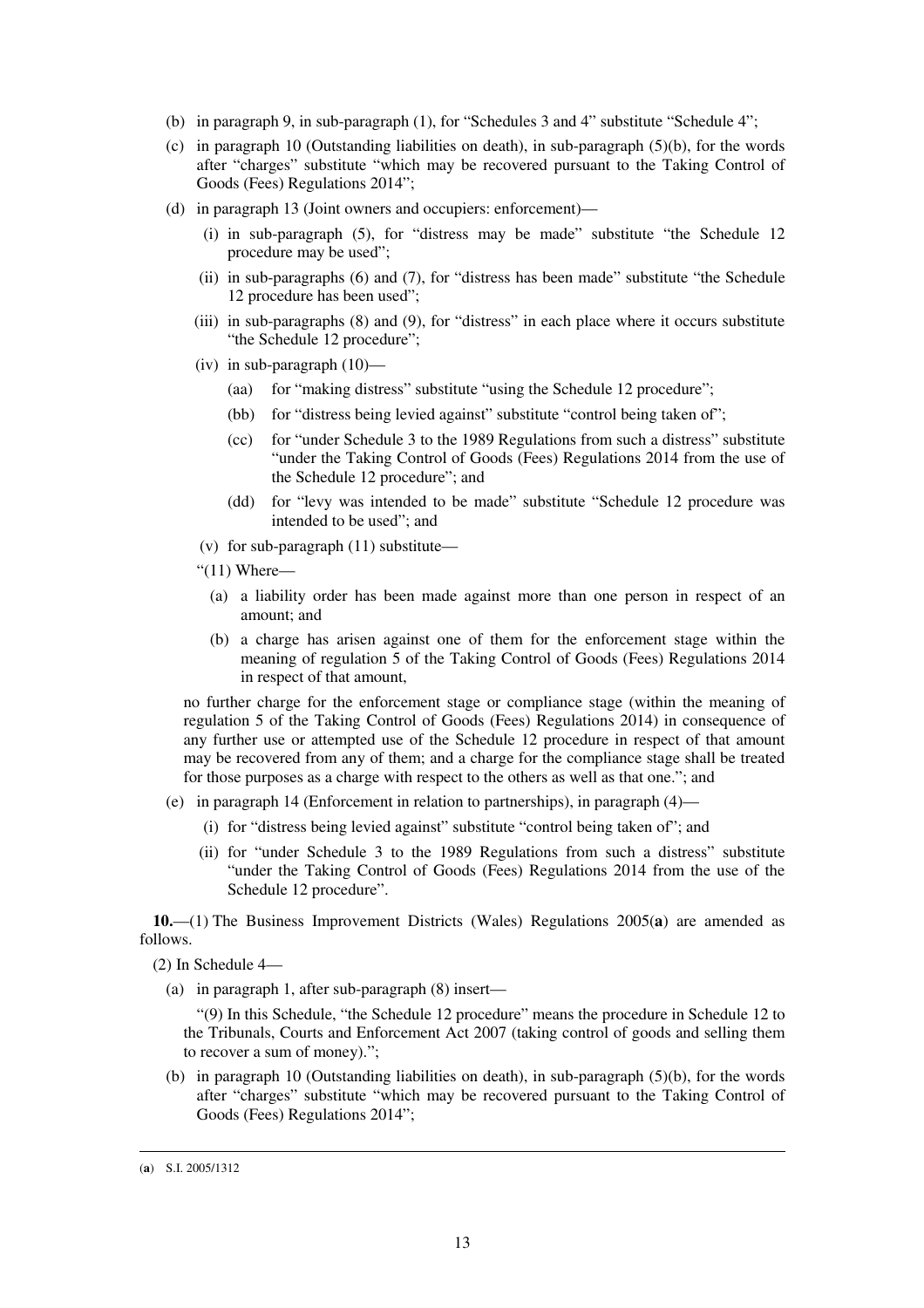- (c) in paragraph 13 (Joint owners and occupiers: enforcement)—
	- (i) in sub-paragraph (5), for "distress may be made" substitute "the Schedule 12 procedure may be used";
	- (ii) in sub-paragraphs (6) and (7), for "distress has been made" substitute "the Schedule 12 procedure has been used";
	- (iii) in sub-paragraphs (8) and (9), for "distress" in each place where it occurs substitute "the Schedule 12 procedure":
	- (iv) in sub-paragraph (10)—
		- (aa) for "making distress" substitute "using the Schedule 12 procedure";
		- (bb) for "distress being levied against" substitute "control being taken of";
		- (cc) for "under Schedule 3 to the 1989 Regulations from such a distress" substitute "under the Taking Control of Goods (Fees) Regulations 2014 from the use of the Schedule 12 procedure"; and
		- (dd) for "levy was intended to be made" substitute "Schedule 12 procedure was intended to be used"; and
	- (v) for sub-paragraph (11) substitute—
	- " $(11)$  Where—
		- (a) a liability order has been made against more than one person in respect of an amount; and
		- (b) a charge has arisen against one of them for the enforcement stage within the meaning of regulation 5 of the Taking Control of Goods (Fees) Regulations 2014 in respect of that amount,

no further charge for the enforcement stage or compliance stage (within the meaning of regulation 5 of the Taking Control of Goods (Fees) Regulations 2014) in consequence of any further use or attempted use of the Schedule 12 procedure in respect of that amount may be recovered from any of them; and a charge for the compliance stage shall be treated for those purposes as a charge with respect to the others as well as that one."; and

- (d) in paragraph 14 (Enforcement in relation to partnerships), in paragraph (4)—
	- (i) for "distress being levied against" substitute "control being taken of"; and
	- (ii) for "under Schedule 3 to those regulations from such a distress" substitute "under the Taking Control of Goods (Fees) Regulations 2014 from the use of the Schedule 12 procedure".

(3) In the Welsh text of those Regulations (Rheoliadau Ardaloedd Gwella Busnes (Cymru) 2005), in Schedule 4—

(a) in paragraph 1, after sub-paragraph (8) insert—

"(9) Yn yr Atodlen hon, ystyr "gweithdrefn Atodlen 12" yw'r weithdrefn yn Atodlen 12 i Ddeddf Tribiwnlysoedd, Llysoedd a Gorfodi 2007 (cymryd rheolaeth o nwyddau a'u gwerthu i adennill swm o arian).";

- (b) in paragraph 10 (Atebolrwydd heb ei dalu ar adeg marwolaeth), in sub-paragraph (5)(b), for the words after "ydynt" substitute "y caniateir iddynt gael eu hadennill yn unol â Rheoliadau Cymryd Rheolaeth o Nwyddau (Ffioedd) 2014";
- (c) in paragraph 13 (Cyd-ddeiliaid a chyd-berchenogion: gorfodi)—
	- (i) in sub-paragraph (5), for "cymryd camau atafaelu" substitute "defnyddio gweithdrefn Atodlen 12";
	- (ii) in sub-paragraphs (6) and (7), for "camau atafaelu wedi cael eu cymryd" substitute "gweithdrefn Atodlen 12 wedi ei defnyddio";
	- (iii) in sub-paragraph (8) for "drwy atafaelu" substitute "o dan weithdrefn Atodlen 12, na thrwy";
	- (iv) in sub-paragraph (9)—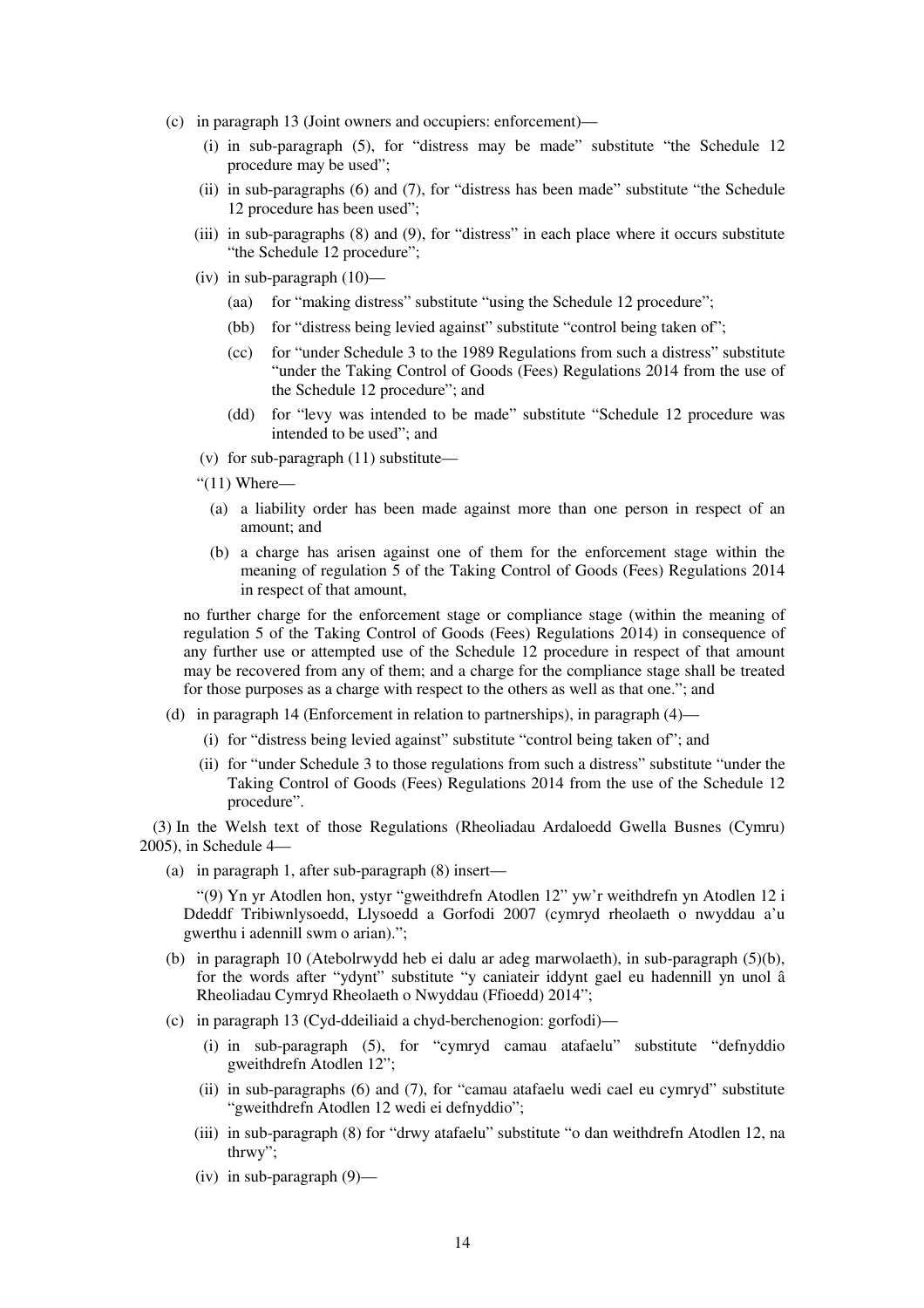- (aa) in paragraph (a) for "drwy atafaelu" substitute "o dan weithdrefn Atodlen 12, na thrwy";
- (bb) in paragraph (b) for "atafaelu" in each place where it occurs substitute "o dan weithdrefn Atodlen 12";
- (v) in sub-paragraph  $(10)$ 
	- (aa) for "gymryd camau atafaelu" substitute "ddefnyddio gweithdrefn Atodlen  $12"$ :
	- (bb) after the word "atal" for "atafaelu'r" substitute "cymryd rheolaeth o'r";
	- (cc) for "o dan Atodiad 3 o Reoliadau 1989 o atafaelu'r nwyddau" substitute "o dan Reoliadau Cymryd Rheolaeth o Nwyddau (Ffioedd) 2014 o ddefnyddio gweithdrefn Atodlen 12"; and
	- (dd) for "codi'r lefi" substitute "defnyddio gweithdrefn Atodlen 12";
- (vi) for sub-paragraph (11) substitute—
- "(11) Pan fydd—
	- (a) gorchymyn atebolrwydd wedi ei wneud yn erbyn mwy nag un person o ran swm; a
	- (b) tâl wedi codi yn erbyn un ohonynt ar gyfer y cyfnod gorfodi o fewn ystyr rheoliad 5 o Reoliadau Cymryd Rheolaeth o Nwyddau (Ffioedd) 2014 o ran y swm hwnnw,

ni chaniateir ychwanegu tâl pellach ar gyfer y cyfnod gorfodi neu'r cyfnod cydymffurfio (o fewn ystyr rheoliad 5 o Reoliadau Cymryd Rheolaeth o Nwyddau (Ffioedd) 2014) o ganlyniad i unrhyw ddefnydd pellach neu ymgais ar ddefnydd pellach o weithdrefn Atodlen 12 yn erbyn unrhyw un ohonynt o ran y swm hwnnw; a rhaid trin tâl ar gyfer y cyfnod cydymffurfio at y dibenion hynny fel tâl o ran y rhai eraill yn ogystal â hwnnw."; and

- (d) in paragraph 14 (Gorfodi yng nghyswllt partneriaethau), in paragraph (4)—
	- (i) after the word "atal" for "atafaelu" substitute "cymryd rheolaeth o"; and
	- (ii) for "o dan Atodlen 3 o'r rheoliadau hynny sy'n codi o'r atafaelu" substitute "o dan Reoliadau Cymryd Rheolaeth o Nwyddau (Ffioedd) 2014 o ddefnyddio gweithdrefn Atodlen 12".

| Instrument revoked                 | Reference      | Extent of revocation          |
|------------------------------------|----------------|-------------------------------|
| The Distress for Rent Rules        | S.I. 1988/2050 | The whole Rules               |
| 1988                               |                |                               |
| The Non-Domestic Rating            | S.I. 1989/1058 | Schedule 3                    |
| (Collection and Enforcement)       |                |                               |
| (Local Lists) Regulations 1989     |                |                               |
| The Council Tax                    | S.I. 1992/613  | Regulations 45A and 46;       |
| (Administration and                |                | Schedule 5                    |
| <b>Enforcement</b> ) Regulations   |                |                               |
| 1992                               |                |                               |
| The Enforcement of Road            | S.I. 1993/2072 | The whole Regulations         |
| <b>Traffic Debts (Certificated</b> |                |                               |
| Bailiffs) Regulations 1993         |                |                               |
| The Enforcement of Road            | S.I. 1993/2073 | Articles 9 to 17              |
| Traffic Debts Order 1993           |                |                               |
| The Distraint by Collectors        | S.I. 1994/236  | The whole Regulations, to the |
| (Fees, Costs and Charges)          |                | extent that they apply to     |
| Regulations 1994                   |                | England and Wales only        |
| The Distraint by Collectors        | S.I. 1995/2151 | The whole Regulations, to the |
| (Fees, Costs and Charges)          |                | extent that they apply to     |
| (Amendment) Regulations            |                | <b>England and Wales only</b> |
| 1995                               |                |                               |

PART 2: Revocations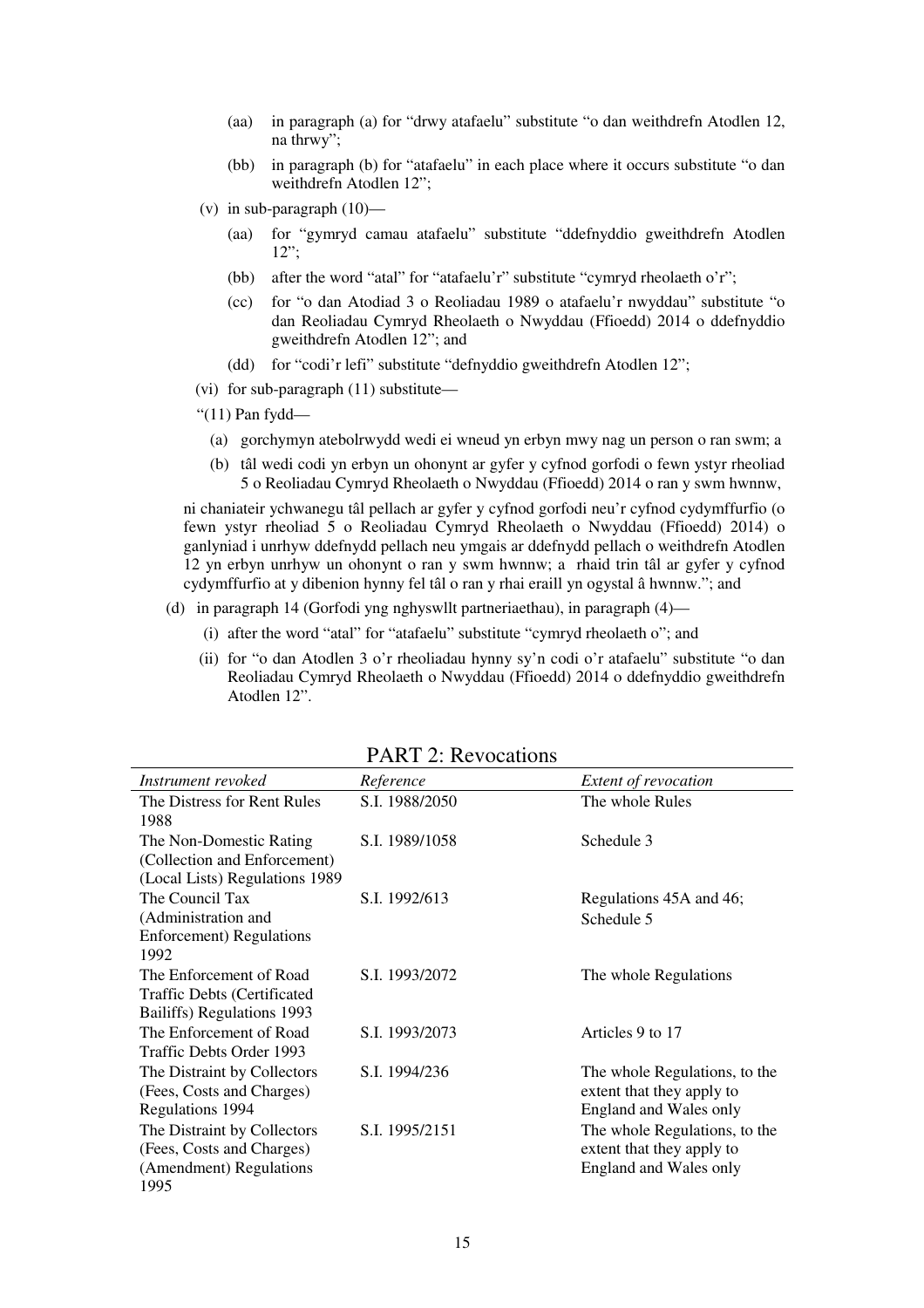| The Distress for Customs and<br><b>Excise Duties and Other</b><br><b>Indirect Taxes Regulations</b><br>1997 | S.I. 1997/1431 | The whole Regulations, to the<br>extent that they apply to<br>England and Wales only |
|-------------------------------------------------------------------------------------------------------------|----------------|--------------------------------------------------------------------------------------|
| The Enforcement of Road<br><b>Traffic Debts (Certificated</b><br>Bailiffs) (Amendment)<br>Regulations 1998  | S.I. 1998/1351 | The whole Regulations                                                                |
| The Distraint by Authorised<br>Officers (Fees, Costs and<br>Charges) Regulations 1999                       | S.I. 1999/980  | The whole Regulations, to the<br>extent that they apply to<br>England and Wales only |
| The Distress for Rent<br>(Amendment) Rules 1999                                                             | S.I. 1999/2360 | The whole Rules                                                                      |
| The Distress for Rent<br>(Amendment No. 2) Rules<br>1999                                                    | S.I. 1999/2564 | The whole Rules                                                                      |
| The Distress for Rent<br>(Amendment No. 3) Rules<br>1999                                                    | S.I. 1999/3186 | The whole Rules                                                                      |
| The Distraint by Collectors                                                                                 | S.I. 1999/3263 | The whole Regulations, to the                                                        |
| (Fees, Costs and Charges)<br>(Stamp Duty Penalties)<br>Regulations 1999                                     |                | extent that they apply to<br>England and Wales only                                  |
| The Distress for Rent<br>(Amendment) Rules 2000                                                             | S.I. 2000/1481 | The whole Rules                                                                      |
| The Distress for Rent<br>(Amendment No. 2) Rules<br>2000                                                    | S.I. 2000/2737 | The whole Rules                                                                      |
| The Distress for Rent<br>(Amendment) Rules 2001                                                             | S.I. 2001/4026 | The whole Rules                                                                      |
| The Enforcement of Road<br><b>Traffic Debts (Certificated</b><br>Bailiffs) (Amendment)<br>Regulations 2003  | S.I. 2003/1857 | The whole Regulations                                                                |
| The Distress for Rent<br>(Amendment) Rules 2003                                                             | S.I. 2003/1858 | The whole Rules                                                                      |
| The Distress for Rent<br>(Amendment No. 2) Rules<br>2003                                                    | S.I. 2003/2141 | The whole Rules                                                                      |
| The Stamp Duty Land Tax<br>(Administration) Regulations<br>2003                                             | S.I. 2003/2837 | Regulations 29 to 32;<br>Schedule 3                                                  |
| The High Court Enforcement<br><b>Officers Regulations 2004</b>                                              | S.I. 2004/400  | Regulations 15;<br>Schedule 3 Part A; Schedule 4                                     |
| The Distress for Rent<br>(Amendment) Rules 2009                                                             | S.I. 2009/873  | The whole Rules                                                                      |
| The Distress for Rent<br>(Amendment) Rules 2011                                                             | S.I. 2011/1542 | The whole Rules                                                                      |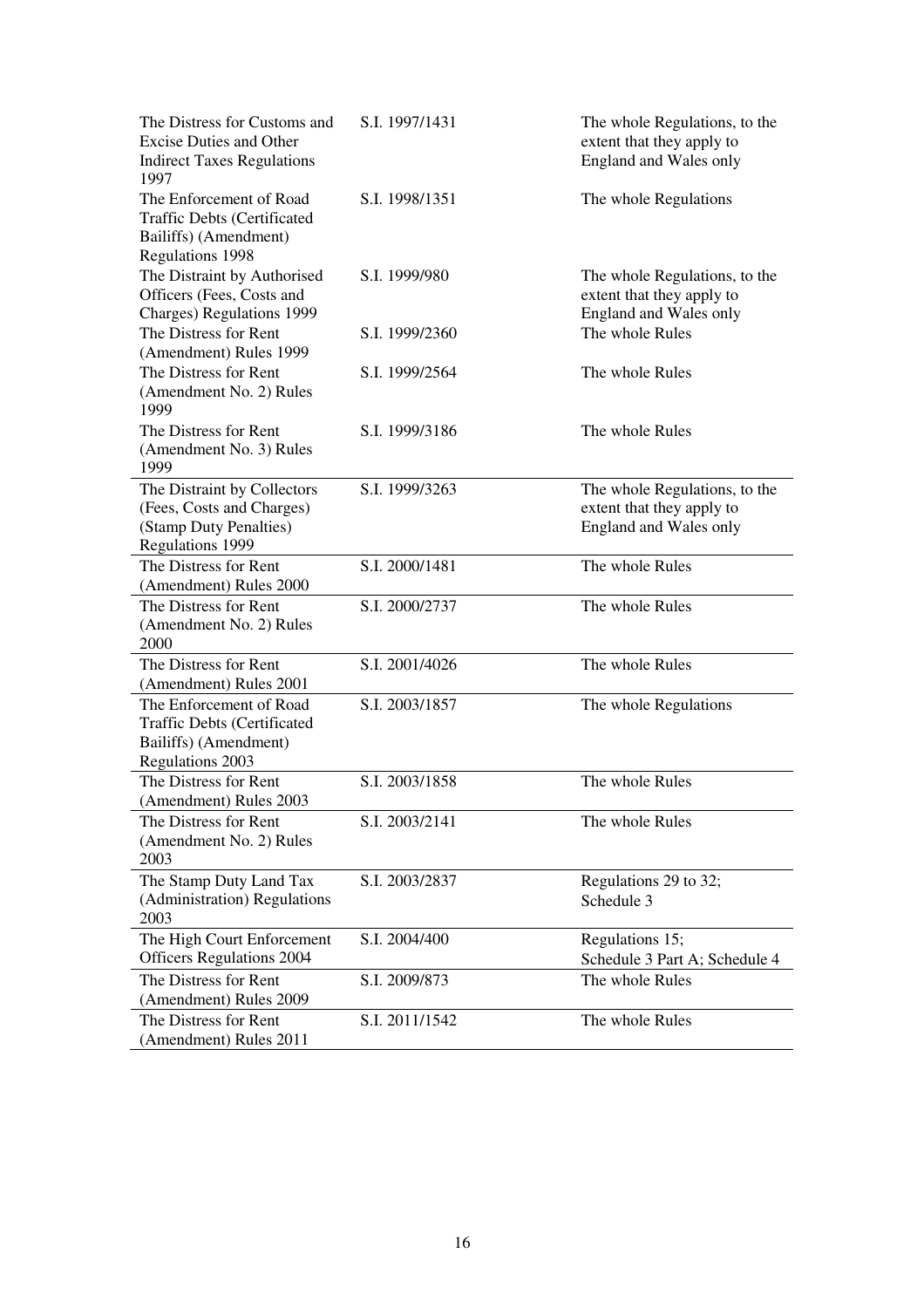### **EXPLANATORY NOTE**

#### *(This note is not part of the Order)*

This Order makes consequential amendments in other subordinate legislation, together with transitional and saving provisions, in consequence of the implementation of Part 3 of the Tribunals, Courts and Enforcement Act 2007 ("the 2007 Act"), which provides for the replacement of various powers of enforcement by way of execution and distraint by a procedure in Schedule 12 of the 2007 Act ("the Schedule 12 procedure") known as taking control of goods, and for the replacement of distress for rent by a power (to be known as commercial rent arrears recovery, or CRAR) to use the taking control of goods procedure.

The Schedule to these Regulations amends or revokes subordinate legislation which contains provision about the exercise of powers which are replaced by the power to use the Schedule 12 procedure.

In addition, transitional and saving provision is made as follows. Provision is made for references to powers replaced by the power to use the Schedule 12 procedure, references to certain warrants or writs which have been renamed by the 2007 Act as warrants or writs of control, and references to bailiffs, to operate as references to the Schedule 12 procedure or power to use that procedure, to the warrants as renamed, and to enforcement agents. Provision is also made for the amendments to subordinate legislation not to apply to continuing enforcement action where Part 3 of the Act has no effect by virtue of section 66 of the 2007 Act. Provision is additionally made for certain types of enforcement action, undertaken before commencement of Part 3 of the 2007 Act but which do not bring the case within the saving provisions of section 66 of that Act (Pre-commencement enforcement not affected), to have effect as constituting the compliance stage under the Taking Control of Goods (Fees) Regulations 2014 and to attract the pre-commencement rates of fees. Provision is further made to ensure that regulations treated as if made under section 83 of the Traffic Management Act 2004 continue to have effect notwithstanding the repeal by the 2007 Act of the section under which they have effect.

A full impact assessment has not been produced for this instrument as no impact on the private or voluntary sectors is foreseen. An impact assessment was, however, carried out to consider the impact of the implementation of Part 3 of the 2007 Act of which this instrument forms a part, and is available at https://consult.justice.gov.uk/digital-communications/transforming-bailiff-action.

<sup>©</sup> Crown copyright 2014

Printed and published in the UK by The Stationery Office Limited under the authority and superintendence of Carol Tullo, Controller of Her Majesty's Stationery Office and Queen's Printer of Acts of Parliament.